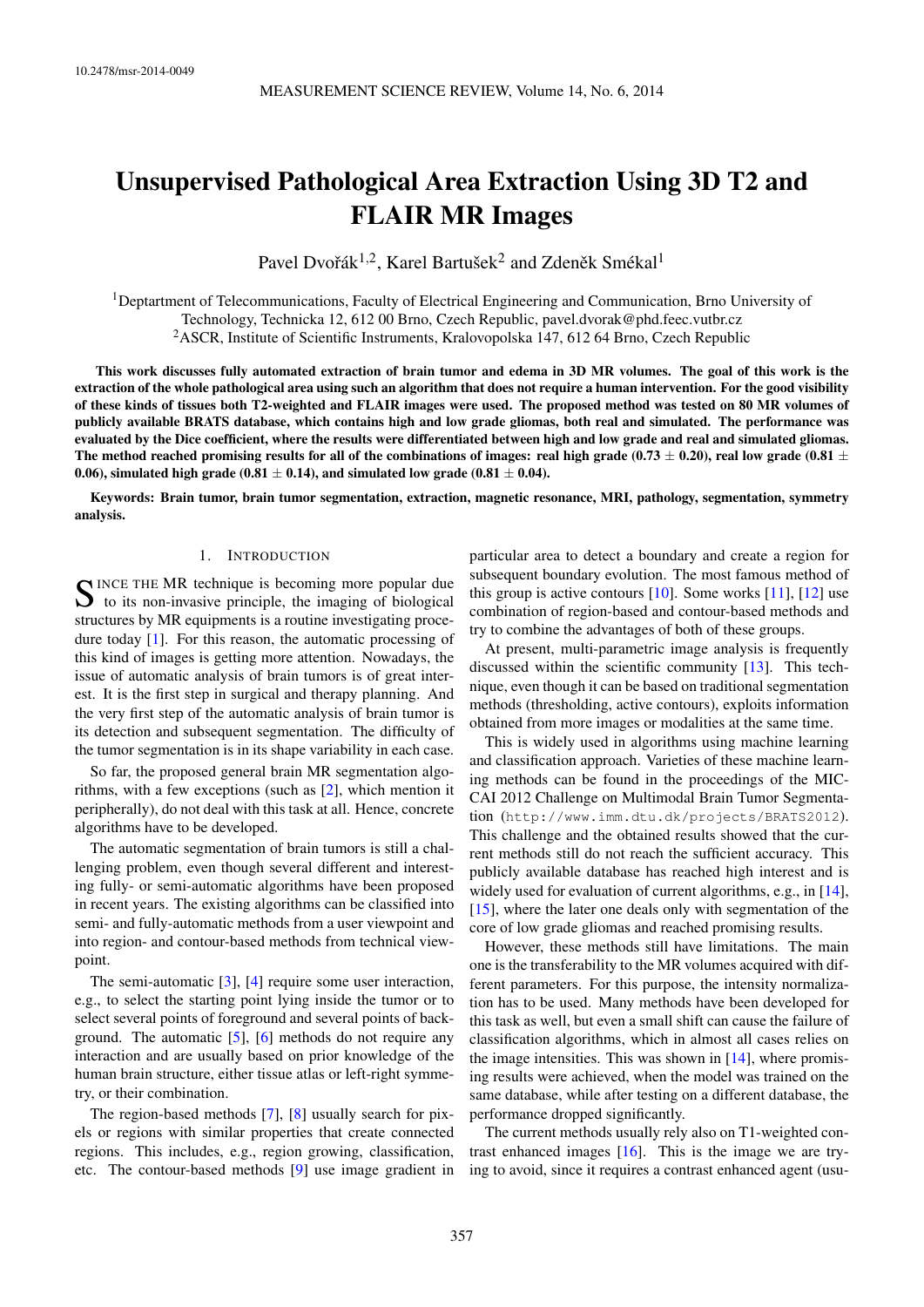ally gadolinium) to be injected into the patient's blood, which breaks the non-invasivity of magnetic resonance.

The general properties of healthy brain are widely used as a prior-knowledge. One of them is the probability of tissues locations using probabilistic brain atlas, which requires manual labeling of template MRI and is used, e.g., in [\[17\]](#page-7-0). Another widely used knowledge, which is used in this article, is the approximate left-right symmetry of healthy brain. This approach is also used, e.g., in [\[5\]](#page-6-4), [\[6\]](#page-6-5). The areas breaking this symmetry are most likely parts of a tumor or an edema.

Consequently, in this work a fully automated method based on symmetry analysis is proposed. Using the symmetry analysis, the preliminary locating of this kind of pathological area is found, followed by the border delimitation, which is performed by Otsu's thresholding technique [\[18\]](#page-7-1) in both image modalities using the knowledge of the brain tumor manifestation in both of them. The details of the proposed algorithm are described in section [2.](#page-1-0)

The rest of the paper is organized as follows. In section [3,](#page-3-0) the data used for evaluation and the evaluation criteria are described. Section [4](#page-4-0) describes the performance of the algorithm and its comparison with other state-of-the-art methods. The conclusion of the paper is given in section [5.](#page-6-16)

# 2. PROPOSED METHOD

<span id="page-1-0"></span>The input of the whole process is registered 3D T2 and FLAIR magnetic resonance volumes. The reason for these contrast volumes is the good visibility of this kind of pathology in both of them. However, it is not always possible to separate it from healthy tissue using only one of these contrasts.

The flow diagram of the proposed method is depicted in Fig. [1.](#page-1-1) The input of the whole process is a 3D magnetic resonance volume containing a tumor. The algorithm does not deal with the tumor presence detection, but this topic, unfortunately dealing only with 2D images, can be found in our previous work [\[19\]](#page-7-2). The pathology extraction process consists of three steps described in detail in subsequent subsections. These steps are preprocessing, symmetry analysis, and tumor extraction.

## 2.1. Preprocessing

The first step is the extraction of brain, followed by cutting the volume. Since all images in testing BRATS database contain only brain, this step was skipped during testing. However, there are several methods used for brain extraction from 3D volumes such as [\[20\]](#page-7-3). This algorithm has been created and implemented by our colleagues and can be easily used. Subsequently, the regions outside the brain volume are cut off to ensure that only relevant areas are analyzed. From this new cut volume, the mid-sagittal plane has to be extracted to correctly align the head. Several methods exist for this task as well, e.g., the one based on bilateral symmetry maximization [\[21\]](#page-7-4) can be used.

<span id="page-1-1"></span>

Fig. 1: The flow diagram of the proposed method.

# 2.2. Symmetry analysis

The first part of this work is the detection of symmetry anomalies, which are usually caused by a brain tumor, whose detection is the main purpose of this article. The first step of this process is dividing of the input volume into left and right halves.

Assuming that the head is not rotated and the skull is approximately symmetric, the symmetry axis is parallel to the sagittal plane and divides the volume of the brain into two parts of the same size. Since the method is not pixel-based, the precision of the determined symmetry axis has not significant influence.

A cubic block, with the side length computed as one quarter of the cropped image side length, is created. This size and sizes computed in the following computation are suitable for the detection of both small and large tumors. The algorithm goes through both halves symmetrically by this block. The step size is smaller than the block size to ensure the overlapping of particular areas. These areas are compared with their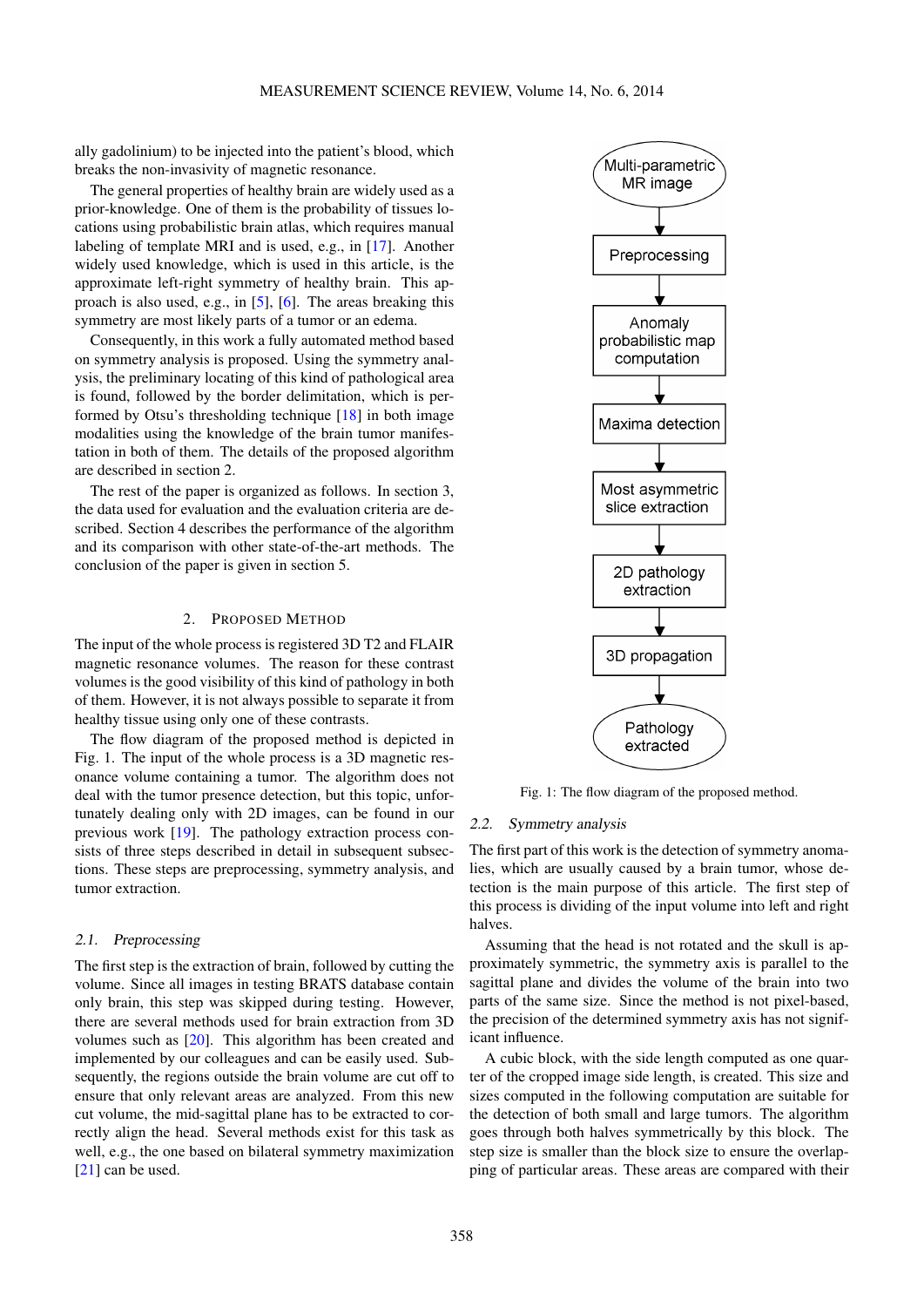<span id="page-2-0"></span>

Fig. 2: Example of the brain tumor probability map on volumes from real data of the low grade glioma. The left column shows the slices detected with the highest Asymmetry Coefficient. The right column shows the asymmetry maps of the T2-weighted volume of the corresponding slices.

opposite symmetric parts.

The comparison is done by the Bhattacharyya Coefficient  $[22]$ , which was also used previously in  $[6]$ . Normalized histograms with the same range are computed from both parts and the Bhattacharyya Coefficient (BC) is computed from these histograms as follows [\[22\]](#page-7-5):

$$
BC = \sum_{i=1}^{N} \sqrt{l(i) \cdot r(i)} \tag{1}
$$

where *N* denotes the number of bins in the histogram, *l* and *r* denote histograms of blocks in left and right half, respectively.

The range of values of BC is  $(0,1)$ , where the smaller the value, the bigger the difference between histograms. For the next computation, the Asymmetry Coefficient is computed as  $AC = 1 - BC$ .

The Asymmetry Coefficient (AC) is computed for all blocks. Since the step size is smaller than the block size, the overlap exists and more values of AC are present for most pixels. To obtain the appropriate asymmetry map, the mean of all values computed for a particular pixel is computed.

The computed ACs create the asymmetry map, where the higher value expresses the higher probability of tumor presence in particular location. The example of such asymmetry map is depicted in Fig. [2.](#page-2-0)

## 2.3. Multi-resolution probabilistic map computation

The whole cycle of symmetry checking is repeated four times, but with different size of block. Height and width of the block are iteratively reduced to the half of the previous value. So the size of the block is 1/1, 1/4, 1/16, and 1/64 of the initial size, respectively. The purpose of smaller areas is the more precise detection of asymmetry. This approach corresponds to multiresolution image analysis described in [\[23\]](#page-7-6). A block size of 1/256 of the initial size was tested as well, but the results were not improved and the maximum of AC for this block size was equal to 1 for every image in database.

The output of each cycle is a probabilistic map of anomalies. The product of values corresponding to a particular pixel is computed. The output is the new multi-resolution probabilistic map.

## 2.4. Pathology extraction

The extraction process starts in the axial slice where the highest AC was detected and it is then propagated into the whole 3D volume. The method using the pathology extraction directly from the 3D volume was tested as well. This was faster, but the performance was poorer.

## 2.4.1. Extraction from the most asymmetric slice

For the pathology extraction purpose, the thresholding of the multi-resolution asymmetry map is performed by the value of 10% of the maximal asymmetry. This value was set experimentally and it ensures that at least a small region is extracted. The result is the both-sided mask that contains both the tumor on one side and the healthy tissue on the other side.

Since multifocal tumor can appear, the detection process is not limited to only one region. All regions created by thresholding are considered. As a result, multifocal tumors located in both halves asymmetrically can be correctly detected.

The subsequent extraction process is based on the method proposed in [\[24\]](#page-7-7). The glioma and the edema can be well separated using T2-weighted volume, since they appear hyperintense in this MR contrast. The automatic thresholding can be performed to extract these pathological areas.

The threshold is determined using Otsu's method [\[18\]](#page-7-1) from the points inside the resulting mask of asymmetry detection, but the thresholding process is applied to the whole image. According to the algorithm proposed by Otsu in 1979, the optimal threshold  $k^*$  is such threshold with the following property:

$$
\sigma_B^2(k^*) = \max_{1 \le k \le L} \sigma_B^2(k), \qquad (2)
$$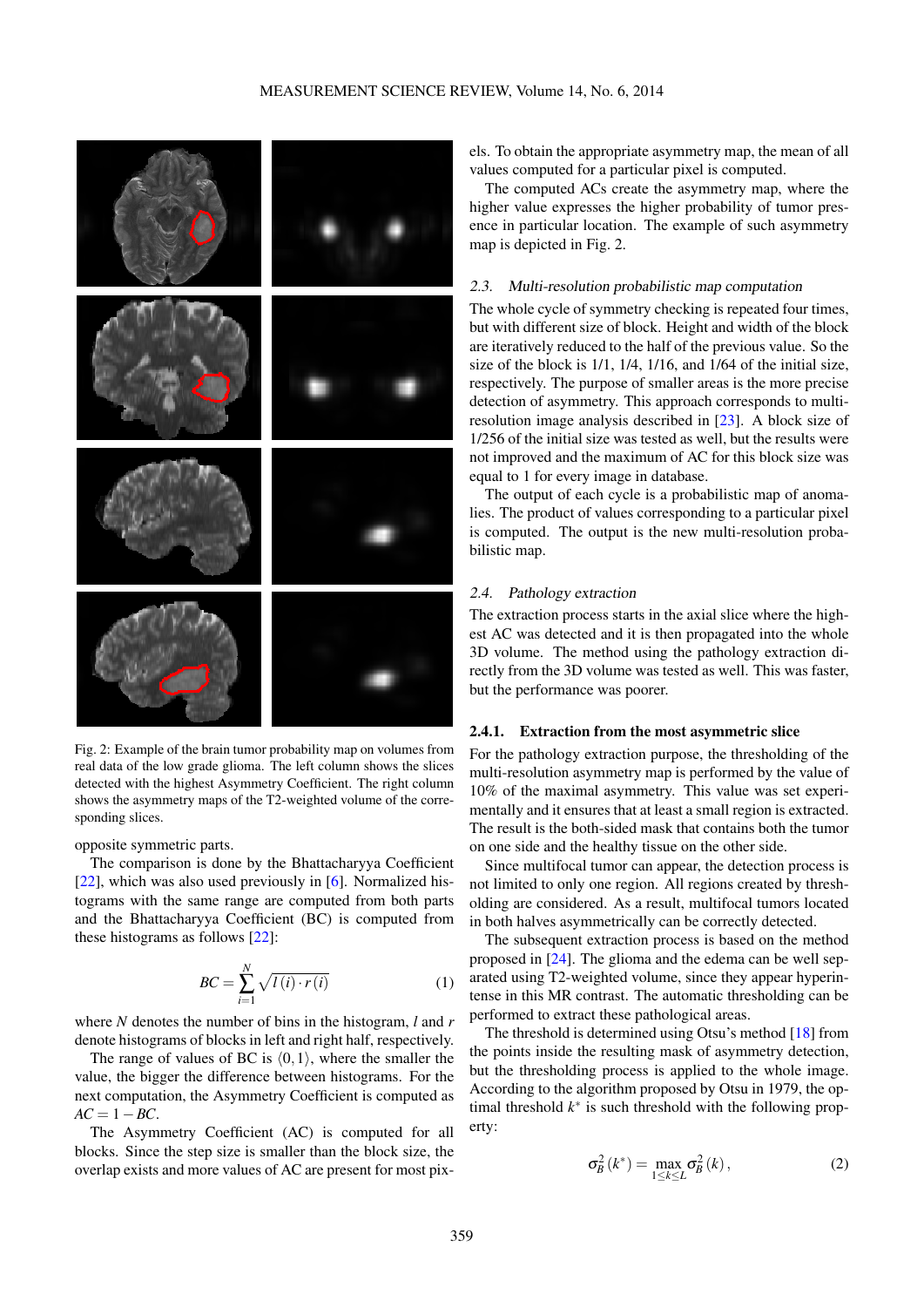<span id="page-3-1"></span>

Fig. 3: Example of threshold determination using Otsu's algorithm for T2-weighted and FLAIR image of high grade glioma. Blue: histogram of the whole asymmetric area, Green: histogram of true pathology, Red: computed threshold.

where *L* is the number of intensity values in region and  $\sigma_B^2(k)$ denotes the between-class variance for threshold *k*, it is based on class means and is computed according to the equation:

$$
\sigma_B^2(k) = \omega_0 \omega_1 (\mu_0 - \mu_1)^2, \qquad (3)
$$

where  $\omega_0$ ,  $\omega_1$  mean the probabilities of class occurrence and  $\mu_0, \mu_1$  mean the class mean levels for classes 0 and 1, respectively.

Two thresholds are computed by Otsu's method, one for each image (T2 and FLAIR). The computed thresholds are the global thresholds used in propagation as well.

An example of the computed threshold from asymmetric region in T2-weighted and FLAIR image of the same slice is depicted in Fig. [3,](#page-3-1) where histograms of the whole asymmetric area (blue bar graph), the true pathological area (green curve), and the computed thresholds (red line) are shown. The combination of both images and their thresholding is shown by scatter graph in Fig. [4.](#page-3-2) As it can be seen in both these images, the pathology could not be separated in neither of these images, but combination of both brings improvement.

Morphological erosion and dilation are performed with the resulting mask to smooth the region borders and separate regions connected by a thin area. The conjunction of these masks is found. Since some incorrect areas could be extracted, only those which are situated mostly inside the asymmetry region are labeled as pathological. Regions with the size smaller than 10% of the largest segment are eliminated as well. Since the pathological area could extend beyond the asymmetry area border, the whole region created by the thresholding is extracted.

The resulting mask *M* of the extraction process is created as  $M = M_{T2} \bigcap M_{FLAIR}$ , where  $M_{T2}$  and  $M_{FLAIR}$  denote the thresholding mask of T2-weighted and FLAIR image, respectively.

<span id="page-3-2"></span>

Fig. 4: Example of combination of T2 and FLAIR images for pathology extraction using thresholding of the high grade glioma used in Fig. [3.](#page-3-1) Blue: values of the whole asymmetric area, Green: values of true pathology, Red: computed thresholds for both images. Values of pixels labeled as pathological are situated above both thresholds, i.e. in top right rectangle.

This corresponds to the pixels with intensities situated in top right rectangle in Fig. [4.](#page-3-2)

## 2.4.2. Propagation into neighbor slices

Once the pathology is extracted from the most asymmetric axial slice, it can be propagated into other slices. At first both 3D volumes are thresholded using the particular threshold value computed in the previous step. In order to avoid extraction of healthy areas far from the pathological ones, the propagation of neighbor mask is necessary.

Propagation starts with both neighbor axial slices and then continues in both directions. The result for *n*-th slice can be defined as:

$$
M(n) = M_{T2}(n) \bigcap M_{FLAIR}(n) \bigcap M_D(n \pm 1), \qquad (4)
$$

where  $M_D(n \pm 1)$  means the dilated mask from neighbor slice and its sign depends on the direction of propagation. The dilation is necessary in order to include shifted or enlarged regions.

## 3. TESTING

#### <span id="page-3-0"></span>3.1. Test dataset

Brain tumor image data used in this work were obtained from the MICCAI 2012 Challenge on Multimodal Brain Tumor Segmentation ([http://www.imm.dtu.dk/](http://www.imm.dtu.dk/projects/BRATS2012) [projects/BRATS2012](http://www.imm.dtu.dk/projects/BRATS2012)) organized by B. Menze, A. Jakab, S. Bauer, M. Reyes, M. Prastawa, and K. Van Leemput. The challenge database contains fully anonymized images from the following institutions: ETH Zurich, University of Bern, University of Debrecen, and University of Utah.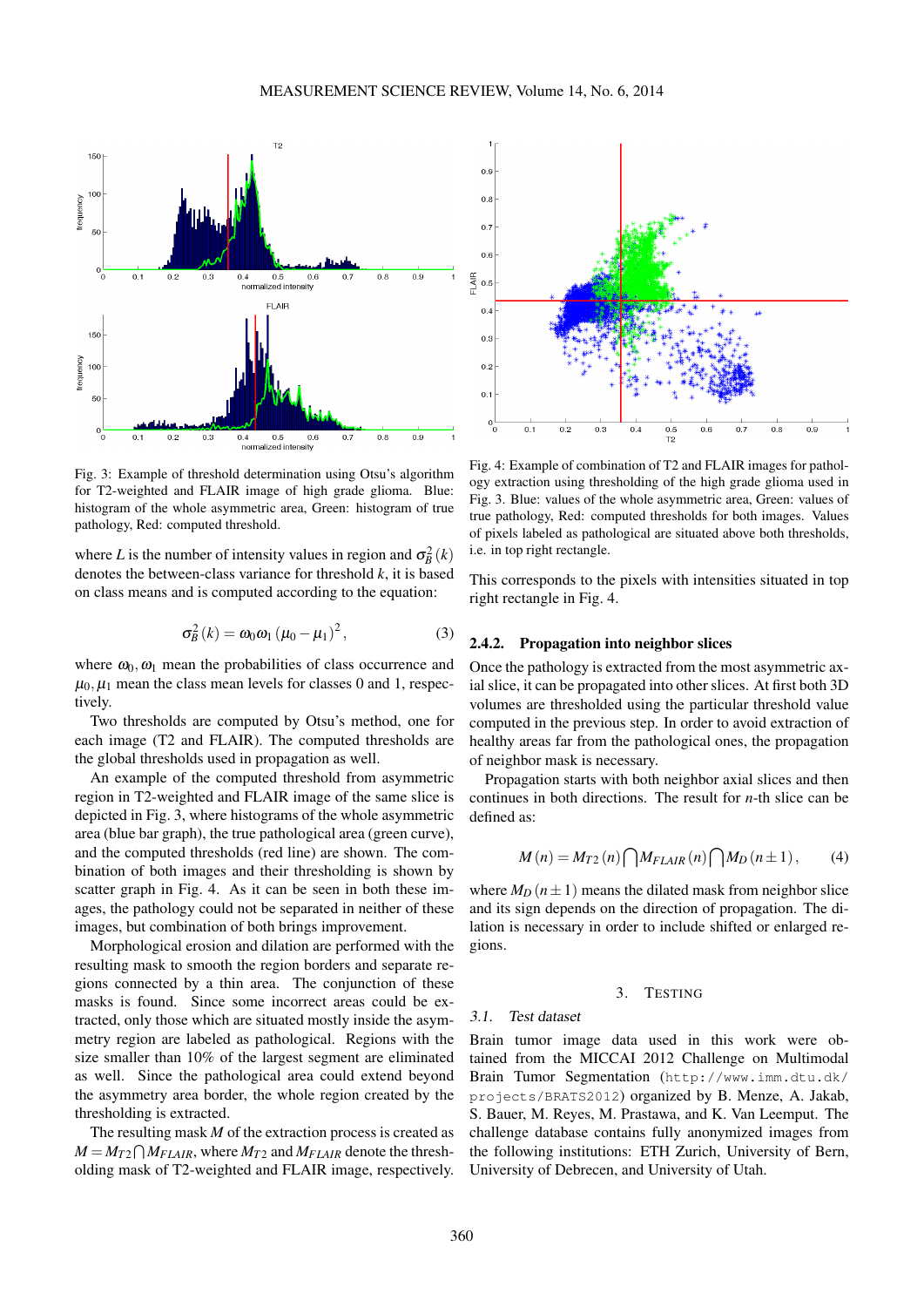For each patient, T1, T2, FLAIR, and post-Gadolinium T1 MR volumes are available. All volumes are linearly coregistered to the T1 contrast image, skull stripped, and interpolated to 1mm isotropic resolution. No attempt was made to put the individual patients in common reference space. The data contains real volumes of 20 high-grade and 10 low-grade glioma subjects and simulated volumes of 25 high-grade and 25 low-grade glioma subjects. All the simulated images are in BrainWeb space. [\[25\]](#page-7-8) [\[26\]](#page-7-9)

## 3.2. Evaluation criteria

The suitability of all available contrast volumes was tested for detection purpose by the proposed algorithm, as well as the combination of all of them. As a combination, the average asymmetry and the product of all asymmetries was used.

The evaluation criterion was the position of the maximum AC compared to ground truth. Since there were two maxima of the asymmetry map, one for each half, either of them was considered.

The extraction process was evaluated by the Dice Coefficient (DC) [\[27\]](#page-7-10), which is computed according to the equation:

$$
DC = \frac{2|A \bigcap B|}{|A| + |B|},\tag{5}
$$

where *A* and *B* denote the ground truth and the result masks of the extraction, respectively. The DC compares the intersection of two sets with their union. The range of the DC values is  $\langle 0; 1 \rangle$ , where 1 expresses the perfect segmentation.

Another measure widely employed for segmentation evaluation is Accuracy (A), used in, e.g., [\[3\]](#page-6-2) and defined by the equation:

$$
A = \frac{TP + TN}{TP + FP + TN + FN},\tag{6}
$$

where *T P*, *FP*, *FN* and *TN* stand for "True Positive", "False Positive", "False Negative", and "True Negative", respectively. This measure is in the same range as DC and the higher value indicates the better performance as well.

## 4. RESULTS

<span id="page-4-0"></span>In this section, the performance of both parts of the algorithm is described and it is within the bounds of possibility compared with other methods tested on the same database. At first, the locating accuracy is evaluated followed by the evaluation of the extraction process.

#### 4.1. Pathology location

The results for particular sets of BRATS database and for particular contrast volumes are shown in Table [1.](#page-4-1)

It has to be stated that these results are for non-aligned volumes. The method would not work for highly rotated volumes, but, since it is region-based rather than pixel-based, the perfect alignment was not necessary. From Table [1,](#page-4-1) it can be seen that the most suitable for anomaly detection are T2 weighted and FLAIR MR contrasts.

Table 1: Detection performance in particular sets

<span id="page-4-1"></span>

|         | T1   | $T1 - CE$ | T2   | <b>FLAIR</b> |
|---------|------|-----------|------|--------------|
| Real HG | 60%  | 70%       | 85%  | 90%          |
| Real LG | 60%  | 90%       | 100% | 100%         |
| Real    | 60%  | $77\%$    | 90%  | 93%          |
| Sim. HG | 100% | 100%      | 100% | 96%          |
| Sim. LG | 100% | 100%      | 100% | 100%         |
| Sim.    | 100% | 100%      | 100% | 98%          |
| Overall | 85%  | 91%       | 96%  | 96%          |

<span id="page-4-2"></span>

Fig. 5: The Dice Coefficient for particular volumes in database.

#### 4.2. Pathology extraction

The Dice Coefficient for particular datasets is shown in Fig. [5.](#page-4-2) The overall results of extraction process evaluated by mean and median Dice Coefficient and Accuracy are summarized in Table [2.](#page-5-0) *Mean*  $\pm$  *std* and *Median*  $\pm$  *mad* were computed for both coefficients.

Even though the maximum of the FLAIR and T2 asymmetry map was situated outside the ground truth in 3 of 80 cases, there was no intersection between ground truth and automatic extraction result only in one of them. In other words, even though the maximum was located outside the tumor, the extracted regions contained this pathological area.

For the real high grade gliomas, the results correspond to the average from all cases. If the case, where there was no intersection and the Dice Coefficient was equal to zero, was omitted, the average DC would be equal to  $0.77 \pm 0.10$  and the real data DC would be equal to  $0.79 \pm 0.09$ , the overall DC would remain the same. In this case, the accuracy would be equal to  $0.96 \pm 0.03$ ,  $0.97 \pm 0.03$ , and  $0.97 \pm 0.02$  for real high grade glioma, real glioma, and overall database, respectively.

The examples of extraction results on the real data of the low grade glioma and the simulated data of the high grade multifocal glioma are shown in Fig. [6](#page-5-1) and [7,](#page-5-2) respectively. In both figures, the left column shows the slices detected with the highest probability of the pathological area presence (with maximal value of the asymmetry map computed from T2 weighted volume), where the red color depicts the ground truth and the blue color shows the result of tumor extrac-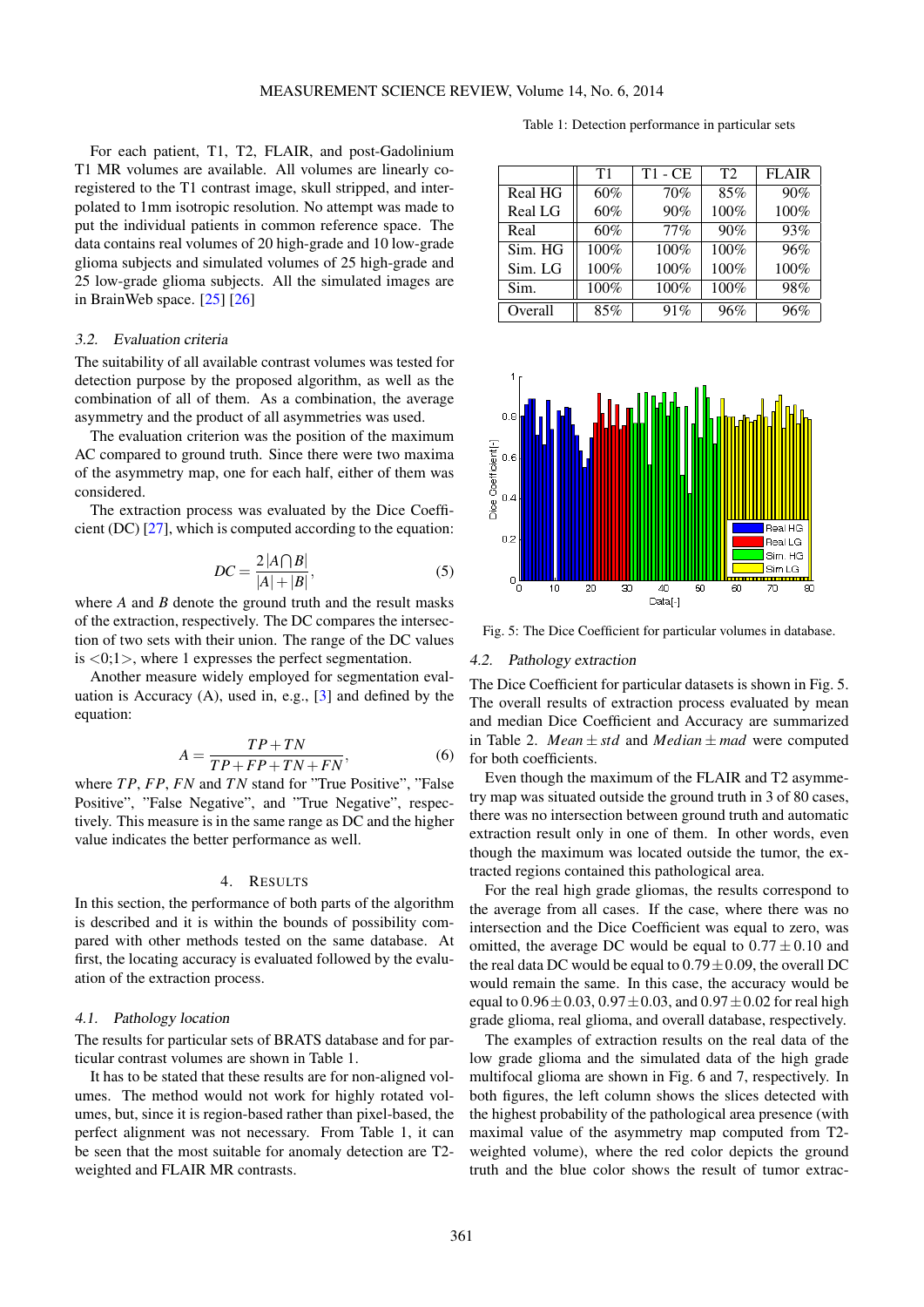# MEASUREMENT SCIENCE REVIEW, Volume 14, No. 6, 2014

<span id="page-5-0"></span>

|         | DC              |               |                 |                 |  |
|---------|-----------------|---------------|-----------------|-----------------|--|
|         | mean            | median        | mean            | median          |  |
| Real HG | $0.73 + 0.20$   | $0.78 + 0.09$ | $0.96 + 0.03$   | $0.97 + 0.02$   |  |
| Real LG | $0.82 \pm 0.06$ | $0.81 + 0.05$ | $0.98 \pm 0.01$ | $0.99 \pm 0.00$ |  |
| Real    | $0.76 + 0.17$   | $0.80 + 0.07$ | $0.97 + 0.03$   | $0.97 + 0.02$   |  |
| Sim. HG | $0.81 \pm 0.14$ | $0.85 + 0.06$ | $0.97 + 0.02$   | $0.97 + 0.02$   |  |
| Sim. LG | $0.78 + 0.04$   | $0.77 + 0.03$ | $0.97 + 0.01$   | $0.97 + 0.01$   |  |
| Sim.    | $0.79 \pm 0.05$ | $0.78 + 0.06$ | $0.97 + 0.02$   | $0.97 + 0.01$   |  |
| Overall | $0.78 \pm 0.13$ | $0.79 + 0.06$ | $0.97 + 0.03$   | $0.97 \pm 0.01$ |  |

|  | Table 2: Extraction performance in particular sets |  |  |
|--|----------------------------------------------------|--|--|
|  |                                                    |  |  |

<span id="page-5-1"></span>

Fig. 6: Example of brain tumor extraction on volumes from real data of the low grade glioma with DC = 0.76. The particular slices detected with the highest probability of the pathological area presence are shown. The red color depicts the ground truth and the blue color shows the result of tumor extraction using the proposed algorithm.

<span id="page-5-2"></span>

Fig. 7: Example of pathology extraction on volumes from simulated data of multifocal high grade glioma with  $DC = 0.82$ . The particular slices detected with the highest probability of the pathological area presence are shown. The red color depicts the ground truth and the blue color shows the result of tumor extraction using the proposed algorithm.

tion using the proposed method. The right column shows the asymmetry maps computed from T2-weighted volume of the corresponding slices. As can be seen from Fig. [6,](#page-5-1) the precise vertical alignment of the head was not necessary.

## 4.3. Comparison with other methods

Even though the proposed method was tested on publicly available BRATS 2012 database, the comparison with other methods was not straightforward. The MICCAI 2012 Challenge focused on segmentation of tumor and edema separately. Hence, the described results in this paper could not be

compared to those described in the proceedings of MICCAI-BRATS 2012 [\[28\]](#page-7-11). On the other hand, our work is fully automated and does not require a training phase as all methods proposed in the proceedings. Training phase requires normalized intensities in all involved images, which brings another inaccuracy into the segmentation process and cannot be always reached accurately. An alternative to intensity normalization is a patient specific training dataset that requires manual selection of several points in foreground and background tissues.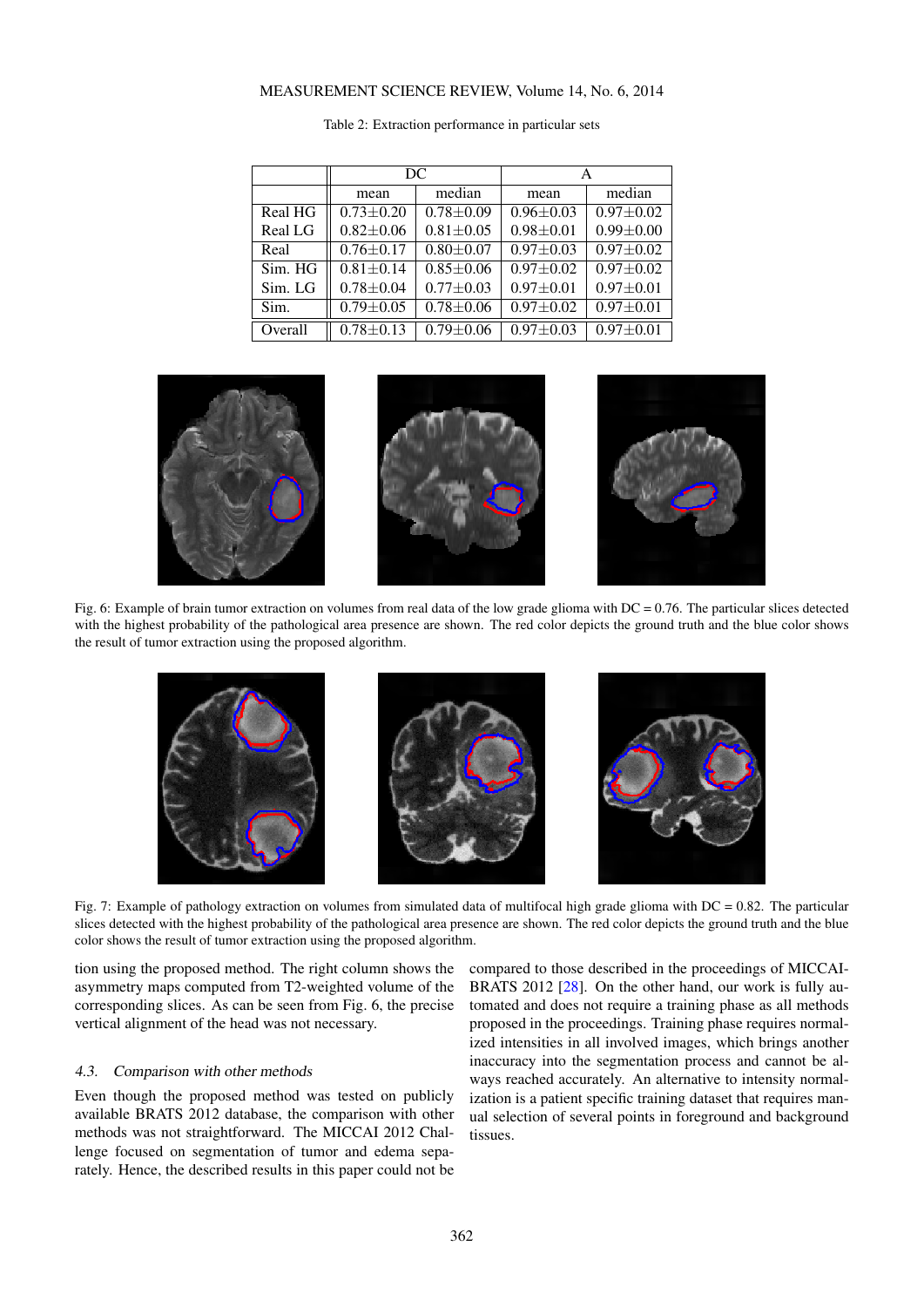# 5. DISCUSSION / CONCLUSION

<span id="page-6-16"></span>The aim of this work was to propose a fully automated method for the extraction of pathological area in 3D brain MR volumes. The proposed method is based on simple image processing tasks, but it reached similar results as the sophisticated machine algorithms, as it was shown in section [4.](#page-4-0) However, our method significantly outperformed others concerning the runtime with average 33 and 44 seconds per patient for real and simulated data, respectively. Moreover, the transferability and usability on any database is guaranteed by its independence of the image intensities. The algorithm does not contain any training stage and it is based on human detection model. The method showed promising results that could help in automation of the brain tumor segmentation task.

In comparison with other proposed and tested methods, it requires only two modalities, which makes the acquisition and image preprocessing less demanding. Moreover, modalities using contrast agent fluid are not employed here.

The proposed algorithm was able to detect and extract multifocal tumors as separated regions as well, as it was shown in section [4.](#page-4-0)

However, there are still limitations that will be explored in future work. One of them is the assumption of the tumor presence in the volume. This will be considered and the tumor presence will be detected based on our previous work [\[19\]](#page-7-2). The future work will mainly emphasize the segmentation of particular parts of the pathology.

## ACKNOWLEDGEMENT

This research work is funded by project SIX CZ.1.05/2.1.00/03.0072, project COST CZ LD14091, and project GACR 102/12/1104.

#### **REFERENCES**

- <span id="page-6-0"></span>[1] Gogola, D., Krafcik, A., Strbak, O., Frollo, I. (2013). Magnetic resonance imaging of surgical implants made from weak magnetic materials. *Measurement Science Review* 13(4), 165–168.
- <span id="page-6-1"></span>[2] Ahlgren, A., Wirestam, R., Stahlberg, F., Knutsson, L. (2014). Automatic brain segmentation using fractional signal modeling of a multiple flip angle, spoiled gradient-recalled echo acquisition. *Magnetic Resonance Materials in Physics, Biology and Medicine*.
- <span id="page-6-2"></span>[3] Mikulka, J., Gescheidtova, E. (2013). An improved segmentation of brain tumor, edema and necrosis. In: *Progress in Electromagnetics Research Symposium*. pp. 25–28.
- <span id="page-6-3"></span>[4] Wu, Y., Yang, W., Jiang, J., Li, S., Feng, Q., Chen, W. (2013). Semi-automatic segmentation of brain tumors using population and individual information. *Journal of Digital Imaging* 26(4), 786–796.
- <span id="page-6-4"></span>[5] Pedoia, V., Binaghi, E., Balbi, S., De Benedictis, A., Monti, E., Minotto, R. (2012). Glial brain tumor detec-

tion by using symmetry analysis. In: *Proc. SPIE*, Vol. 8314. pp. 831445–831445–8.

- <span id="page-6-5"></span>[6] Saha, B. N., Ray, N., Greiner, R., Murtha, A., Zhang, H. (2012). Quick detection of brain tumors and edemas: A bounding box method using symmetry. *Computerized Medical Imaging and Graphics* 36(2), 95–107.
- <span id="page-6-6"></span>[7] Zhang, N., Ruan, S., Lebonvallet, S., Liao, Q., Zhu, Y. (2011). Kernel feature selection to fuse multi-spectral MRI images for brain tumor segmentation. *Computer Vision and Image Understanding* 115(2), 256–269.
- <span id="page-6-7"></span>[8] Corso, J. J., Sharon, E., Yuille, A. (2006). A.: Multilevel segmentation and integrated bayesian model classification with an application to brain tumor segmentation. In: *Medical Image Computing and Computer Assisted Intervention*. pp. 790–798.
- <span id="page-6-8"></span>[9] Ho, S., Bullitt, E., Gerig, G. (2002). Level-set evolution with region competition: Automatic 3-D segmentation of brain tumors. In: *Proceedings of the 16 th International Conference on Pattern Recognition (ICPR'02) Volume 1*. Washington, DC, USA, 10532.
- <span id="page-6-9"></span>[10] Mikulka, J., Gescheidtova, E., Bartusek, K. (2012). Soft-tissues image processing: Comparison of traditional segmentation methods with 2D active contour methods. *Measurement Science Review* 12(4), 153–161.
- <span id="page-6-10"></span>[11] Cap, M., Gescheidtova, E., Marcon, P., Bartusek, K. (2013). Automatic detection and segmentation of the tumor tissue. In: *Progress in Electromagnetics Research Symposium*. pp. 53–56.
- <span id="page-6-11"></span>[12] A.Rajendran, Dhanasekaran, R. (2012). Fuzzy clustering and deformable model for tumor segmentation on MRI brain image: A combined approach. In: *Procedia Engineering, International Conference on Communication Technology and System Design 2011, 30*, pp. 327– 333.
- <span id="page-6-12"></span>[13] Benes, R., Karasek, J., Burget, R., Riha, K. (2013). Automatically designed machine vision system for the localization of CCA transverse section in ultrasound images. *Computer Methods and Programs in Biomedicine* 109(1), 92–103.
- <span id="page-6-13"></span>[14] Islam, A., Reza, S. M. S., Iftekharuddin, K. M. (2013). Multifractal texture estimation for detection and segmentation of brain tumors. *IEEE Trans Biomed Eng.* 60 (11), 3204–3215.
- <span id="page-6-14"></span>[15] Zhao, L., Wu, W., Corso, J. J. (2013). Semi-automatic brain tumor segmentation by constrained MRFS using structural trajectories. In: *Medical Image Computing and Computer-Assisted Intervention MICCAI 2013, Lecture Notes in Computer Science Volume*, Vol. 8151. pp. 567–575.
- <span id="page-6-15"></span>[16] Capelle, A.-S., Colot, O., Fernandez-Maloigne, C. (2004). Evidential segmentation scheme of multi-echo MR images for the detection of brain tumors using neighborhood information. *Information Fusion* 5(3), 203–216.